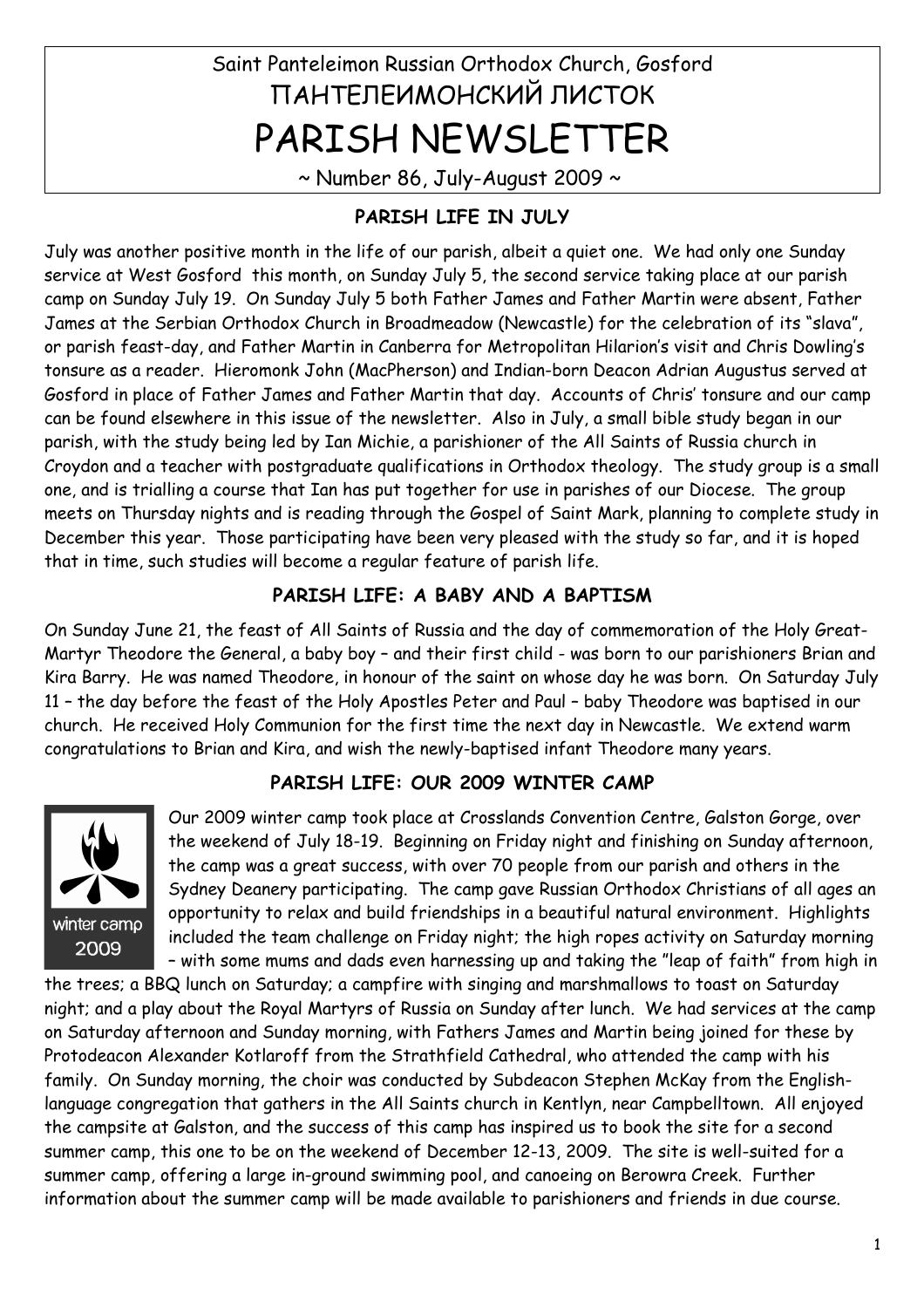#### **PARISH LIFE: OUR FEAST DAY**

This year, we celebrated our patronal feast over the weekend of Saturday August 8 and Sunday August 9. The major services were on Saturday August 8, allowing many of the clergy of the Sydney Deanery of our Diocese to be present. On this day, the Orthodox Church keeps the memory of the holy Hieromartyr Hermolaus, the priest who baptised the Great-Martyr Panteleimon.

All-night vigil was served on the evening of Friday August 7 by Father James. Concelebrating were Archpriest George Lapardin, the senior clergyman of the Saints Peter and Paul Cathedral in Strathfield, Sydney; Priest Quentin de Castelbajac, Rector of the church of Saint Jean le Russe in Lyon, France (visiting Australia with his Australian-born Matushka, Marina, Paul Pereboeff's sister); and Hieromonk John (MacPherson) of the Holy Trinity Monastery in Monkerai, NSW; together with Protodeacon German Polorotov of the parish of Saint Nicholas in Fairfield, Sydney, and the parish deacon, Father Martin Naef. It was Father George's and Father Quentin's first visit to our church.

Joining us on Saturday morning were Archpriest Michael Boikov, the Diocesan Secretary and senior clergyman of the All Saints of Russia Church in Croydon, Sydney; Priest Alexander Korjenevski, Rector of the church of Saint George in Carlton, Sydney; Priest Seraphim Slade, of the Australian Orthodox Indigenous Mission; Protodeacon Basil Hadarin of the church of the Holy Archangel Michael in Blacktown, Sydney; Protodeacon Christopher Henderson of the church of Saint Vladimir in Centennial Park, Sydney; and Deacon Constantine Moshegov of the All Saints of Russia Church in Croydon. Father Michael and Father Seraphim were also serving with us for the first time. Such a large number of clergymen – seven priests and five deacons - had not previously been seen in our small church at one time!

Archpriest Michael Boikov presided during Divine Liturgy. More than 200 people were present, among whom were our own parishioners and many visitors from Sydney and Newcastle. A great number of people received Holy Communion. Before the dismissal, Father Michael gave a sermon on the life of Saint Panteleimon.

Divine Liturgy was followed by a moleben to Saint Panteleimon, served for the first time outside, before the church doors. Afterwards, as is customary, "Many Years" was intoned, and "Eternal Memory" was sung for the departed hierarchs of the Australian and New Zealand Diocese, together with the newlyreposed Bishop Ambrose (Cantacuzene). Father Michael then warmly congratulated Father James, Father Martin, and all present on the occasion of the feast.

Approximately 180 people then gathered in the Narara Community Centre for a festive banquet, prepared under the able direction of our Head Sister Olga Petroff, and with the assistance of our parish ladies and friends. Father James spoke during lunch, welcoming the visiting clergy and all the faithful. He spoke of the achievements of our small parish, particularly in making our final mortgage payment in late 2008, and thanked the many friends of the parish for their generous spiritual and material support. The other priests spoke in turn, all with great kindness and warmth, congratulating our parish on its success in establishing Russian Orthodox church life on the Central Coast.

A small number of people gathered in church again that evening for Great Vespers. On Sunday August 9, the actual day of commemoration of Saint Panteleimon, the church was again full, with many present who had been unable to attend on the previous day. Again, a great many received Holy Communion, and almost all present gathered in the church hall afterwards for a festive meal. These two days were indeed an occasion of great joy in the life of our parish. Through the prayers of the Holy Great-Martyr and Healer Panteleimon, may the Lord continue to watch over us and bless us!

## **PARISH LIFE: PARISH COUNCIL NEWS**

Parish Council has met twice since the last newsletter: on Tuesday July 21, and again on Tuesday August 11. The July meeting was a relatively brief one, with a number of Parish Council members unable to be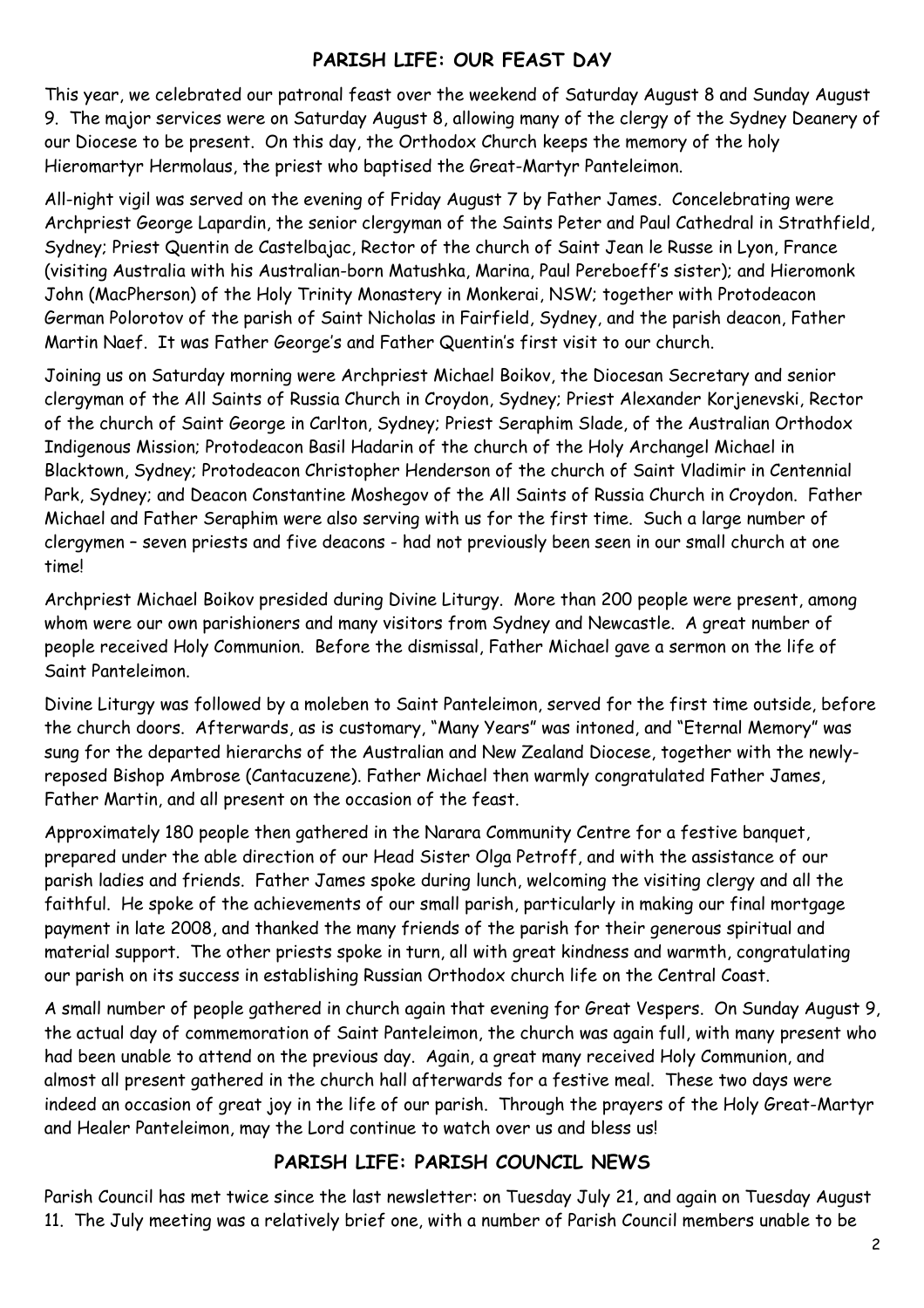present. The main items of discussion at this meeting were our successful winter camp and arrangements for the forthcoming feast-day of Saint Panteleimon. The August meeting was somewhat longer, with all members present. The June and July financial reports were examined, reports were given on various aspects of parish life, and plans for the October long weekend BBQ and a summer camp were discussed. The August meeting was a particularly positive one, the Parish Council being encouraged by the success of feast-day celebrations, the healthy financial position of our parish, and a number of positive developments in parish life, the details of which are given elsewhere in this newsletter. The Parish Council will next meet on Tuesday September 8, 2009.

#### **PARISH LIFE: SCHEDULE OF SERVICES DURING SPRING 2009**

A schedule of services has now been prepared for the Spring months – September, October and November - and will be available in church from Sunday August 23, and on our website at around the same time. The schedule returns to normal during these months, with services on the first, third and fifth Sundays. Major commemorations in our parish during this period include the Moscow Hierarchs on October 18, Saint John of Kronstadt on November 1, and Apostle Matthew on November 29.

#### **PARISH LIFE: NEW ICONS**

We have recently been given four new icons that will be framed by Protodeacon Basil Hadarin and placed in church thanks to the hard work of our Ladies' Auxiliary. Three of them are gifts to our parish from our parishioner Katya Rubbo, who always brings us back something nice whenever she travels to Russia. One is an icon of Saints Peter and Fevronia, wonderworkers of Murom in Russia. They lived in the 13<sup>th</sup> century AD, and are considered to be a model of love and faithfulness in marriage. By their prayers many blessings are given to those entering into married life, and it is hoped that this icon will lead married couples in our parish to seek the prayers of Saints Peter and Fevronia.

The other two icons are of the Mother of God. One is called "Helper in Childbirth", and the other "Milk-Giver". These icons respectively depict the Holy Virgin with the infant Christ in her womb, and nursing Him. It is hoped that they will be a blessing to the many young mothers in our parish. Katya also gave another set of these icons to Father James, in order that he can take them to the hospital when visiting mothers and new-born babies to read the appointed prayers.

The fourth icon was a gift from Eugenia Papusheva, a parishioner of the Holy Protection church at Cabramatta and a long-term friend and benefactor of our parish. This icon is also of the Mother of God, and is called "Azovskaya", or the "Azov" icon. This icon dates from the Russo-Turkish Wars in the 1600s and the war on the Sea of Azov in the 1700s. It depicts the Mother of God and a number of Russian saints protecting Russia by their prayers.

May the Lord bless his servants, Ekaterina and Eugenia for their kindness, and our parish ladies for their hard work and support for the adornment of our small church! More information about the icons will be provided in this newsletter when they have been framed and placed in church.

## **CHURCH LIFE: A NEW READER TONSURED**

Readers will remember an item in the last newsletter concerning the planned tonsure of our former parishioner, altar-server, reader and bookstore manager, Christopher Dowling, now living in Canberra. This occurred, as planned, on Sunday July 5, when Vladyka Hilarion served in Canberra that day in anticipation of the parish feast-day, the Nativity of Saint John the Baptist, which falls on July 7. In accordance with Father James' request, Chris has been appointed a reader for both parishes, Canberra and Gosford. A delegation of parishioners, headed by Father Martin, was present. After the service, Father Martin presented the newly-tonsured Reader Christopher with a gift from our parish: an Englishlanguage Apostol, the book containing the New Testament epistle readings for Divine Liturgy. It had been inscribed with the following words in Russian and English beforehand: